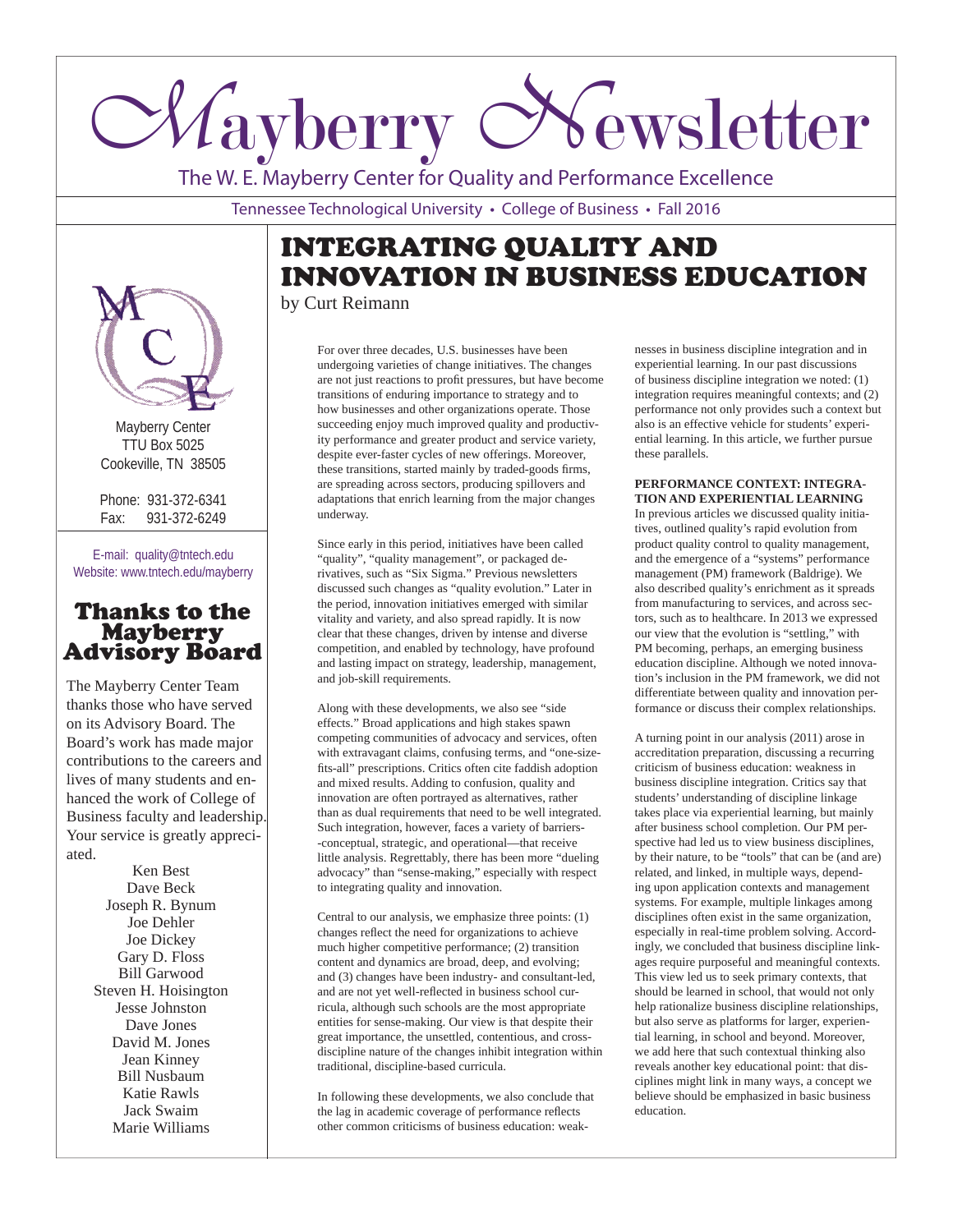## PAGE 2

Our context focus then led us to seek context criteria. Accordingly, we drafted the following: Authenticity; Experiential; Systems Orientation; Broad Applicability; Open and Dynamic; Meaningful Body of Knowledge; and Adaptation to Business Education. Applying these context criteria, we found that two contexts--performance and strategy-- fit well, consistent with current and potential capstone offerings. Based on this analysis, we noted especially:

\* in both these contexts (performance and strategy) all business disciplines arise, but do so as means, not as ends;

\* performance requirements are needed not only to rationalize discipline linkages, but also to making strategy itself more complete, experiential, and intuitive; and

\* explicit inclusion of performance in strategy makes disciplines and their linkages seen, more clearly, as driven by needs and opportunities. We see this as important for modern job preparation.

In our ongoing PM work, we also observed: (1) growing overlap (and some tension) between two foundational performance areas, quality and innovation; and (2) increasing business school (and university) interest in innovation and experiential learning. These developments encouraged us to take a closer look at PM in detail, and, especially, the importance of both areas, their relationships and integration, and their overall roles in experiential learning.

We emphasize that even though the PM framework integrates overall performance, it does not itself define the larger (and evolving) body of knowledge of the PM discipline. Nor does it seek to differentiate between quality and innovation. In this sense, the framework is "open" to learning via key parallels in basic concepts that transcend sectors and organizations. Importantly, from the point of view of education and employment, understanding the cross-sector parallels is critical. For example, in healthcare, PM incorporates a sector-specific body of knowledge, often called evidence-based practice. Conceptually, then, PM's a core discipline accommodating "families" of specialized, but parallel, bodies of knowledge, ones that facilitate sharing and learning across sectors and organizations.

In this article, we further pursue PM and business education, with focus on integrating quality and innovation concepts, relationships, and practices. In doing so, we acknowledge perspectives gained and reinforced by an AACSB Report on innovation.

#### **AACSB Report on Innovation**

AACSB (2010) published an authoritative and timely report: "Business Schools on an Innovation Mission." The Report: highlights the importance of innovation to business school constituencies; describes, via a framework, roles business schools play in innovation; and recommends ways to strengthen business school contributions.

Excerpts from the AACSB Report important for our work include:

(1) The concept of innovation is deceptively complex and often misunderstood. A com-

mon definition of innovation has not yet emerged. However, the Report relies upon the Oslo Manual Definition: "The implementation of a new or significantly improved product (good or service), or process, a new marketing method, or a new organizational method in business practices, workplace organization or external relations." The essence of innovation, reflecting economists' view, is that it creates economic value to the consumer and/or the producer.

(2) Innovation has a higher purpose than profits and competitiveness. The Oslo Manual definition does not restrict the purpose and context of innovation. Today, larger and larger amounts of talent and energy are dedicated to solving social problems when there is no clear underlying financial motivation. (3) Innovation successes have not been built solely on science and technology. Innovation is as much about leadership and management as it is about science and technology. Innovation happens only when the technological and managerial aspects work together, which is itself a significant management challenge.

(4) Excellence in the performance of core management tasks has significant impact on innovation success. Maintaining the proper balance is a role for management and one that academic institutions should prepare their students to perform. And, we note, especially:

(5) Innovation requires more integrative thinking and integrated curricula. Currently integrative thinking is viewed in different ways, and although everyone seems certain that requiring an integrative "capstone" course or experience is no longer enough, there is not a generally-accepted way to approach integration in management curricula.

## **COMPETITIVE INTENSITY: DRIVERS OF QUALITY AND INNOVATION**

Global competition has impelled two major types of performance initiatives-broadly, quality and innovation—attracting industry and media attention, and often heralded as remedies for "declining national competitiveness." Parallel problems and needs across firms tend to induce creation of communities of service providers. Also, the visibility of these performance areas offers insights to their motivation, methods, characteristics, relationships, evolution, and results. Below, we outline the 3-decade period in terms of two "eras" that now overlap.

#### *Quality Era (1980s–->)*

In the 1980s, US quality "gaps" relative to Japan, mainly in manufacturing, became visible through consumer experiences and national media. US efforts were launched to copy Japanese quality methods, such as working in teams ("quality circles"). Although defect-quality improved, better gains in quality and cost reduction occurred via broader, problem-prevention approaches, often called quality management. Important to such approaches were enterprise-wide ("systemic") applications, and creation of quality units, often led by senior executives, rather than by quality control specialists. During this early period, the US created the Baldrige Award (1987) to accelerate sharing of "best practices." The Award led to design of a framework that integrates overall enterprise performance requirements, within an assessment system. Also during this period, quality standards, such as ISO 9000, came into wide use around the World.

Major observations from this continuing era include: successful organizations achieve significant improvement in enterprise-level quality, productivity, response times, and flexibility; practices still spread, not only among manufacturing companies, but also to other sectors such as healthcare; quality is more market-driven, not just defect-focused; systems-oriented packages of tools, such as "Lean" and "Six Sigma," accelerate improvement and spread; and process focus is critical to improving quality, productivity, flexibility, and responsiveness. The pace of change, coupled with greater product customization, market segmentation, and outsourcing, are changing how work is defined, managed, and performed. Cycles of improvement became more open to change, beyond correcting defects and problems.

### *Innovation Era (1990s-->)*

In the 1990s, many organizations, especially those with quality parity and improved cost positions, but now under increasing pressure from low-wage competitors, placed more emphasis on innovation as the best route to long-term growth and survival. Such recognition is now widespread, not only in companies, but also in high-wage nations. Interest in innovation is also pervasive in US state economic development units, drawing them closer to universities' sources of innovation, and promoting university outreach.

Observations from this continuing era include: rapid spread of innovation practices within and across sectors, and, like the spread of quality, innovation is broadening beyond focus on new products, to enterprise-wide work innovation, that affects all jobs. This opens more types of innovation, such as business model changes, and sources of innovation, such as learning from leading customers and via so-called "open sources."

#### *Current Situation*

After early periods of "fad-like" adoption, both areas continue to evolve, spread, and increasingly overlap. Some organizations, and units of larger organizations, remain slow to change as do many small companies. No clear patterns of enterprise "orchestration" of quality and innovation are yet evident. Quality tends to be viewed more as costcutting, process simplification, and incremental improvement; innovation tends to be more directly product and market focused, and more open to business model changes. Both areas increasingly emphasize "systems" concepts, even though focused projects are prevalent. Some organizations first adopt quality initiatives to reduce waste and create capacity for new product initiatives. Quality initiatives are widely regarded as faster and more predictable. For example, practitioners are now better able to identify, and correct, familiar patterns of resource wastes. However, many quality practitioners have difficulty transitioning to innovation services. One key and revealing distinction: Innovation proponents are active in promoting economic development initiatives, often technology-based, many involving university outreach programs, such as incubators.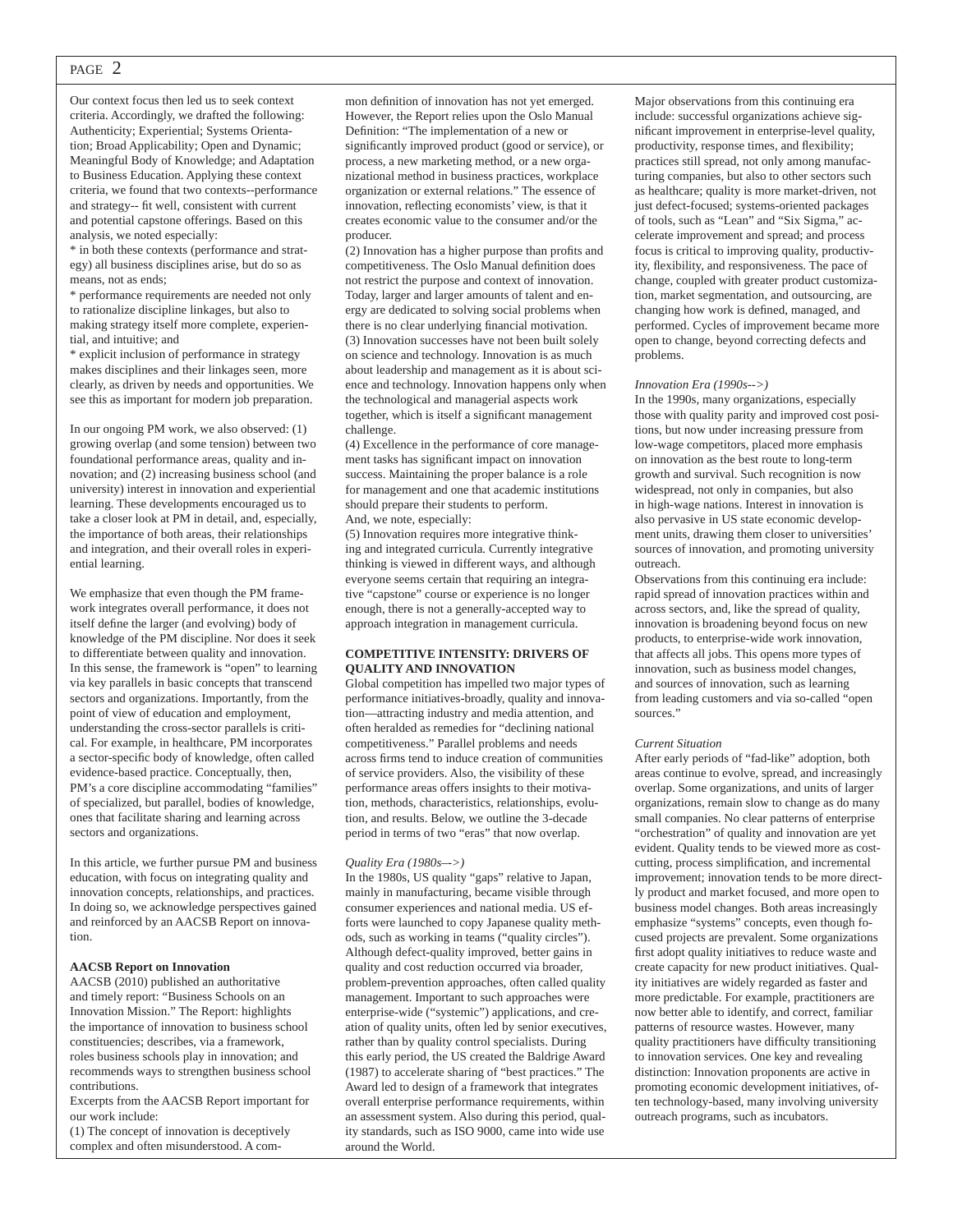## **QUALITY-INNOVATION INTEGRATION: BARRIERS**

Although spread of practices in both areas continues, within and across sectors, understanding of qualityinnovation relationships and integration lag. To account for this lag, we need to look beyond "drivers" of integration to the factors that inhibit it. We see three major, and interrelated, types of barriers:

*a) Concepts, Objectives, Terminology, and Tools* Although basic concepts like quality control and product innovation are intuitively clear, quality and innovation both now have much broader meanings and applications, more tools and sources, making them overlap as well as "coexist." Such broader meaning, and confusion, are often reinforced via "truisms" such as "quality and innovation are everyones' job." Language not only confuses but also might convey preferences or reflect stereotypical cases. Preferences are magnified by specialized consultants and media, often via selected examples of dramatic gains, failures, and misuse.

*b) Rapid Pace of Change and Wider Ranges of Choices* Dynamic, competitive factors demand real-time decision-making and action. In addition, outsourcing, customizing offerings, shorter product cycles, and alternative business models pose wider ranges of actions. Responses require rapid implementation, often across traditional, perhaps rigid, boundaries. Evaluating choices, such as "improve" vs "change" (not mutually exclusive), often require decisions, before work begins. *c) Legacy Organizations, Management, and Work Cultures*

In many organizations, quality and innovation were well-defined and usually managed in separate units, with stable planning, job responsibilities, and management. Rapid change requires more contingent planning and management via processes that cross unit lines. This demands greater flexibility than in the past, and often creates tensions among work units.

As to culture, quality's roots are quality control of current products, via documented procedures. Its aims are compliance and low-defect rates. Innovation's roots are new products, with longer-term, and more general processes. At the common "stereotype" level, quality is seen as "inspecting others' work to catch defects," and "incremental improvement;" innovation is seen as working on ideas for the "next big thing," needing flexibility and many trials for success.

Many current employees carry over from legacy units. Attributes for past success, reinforced by training and experience, led to different expectations and tools, ones that under time pressures, often inhibit facile cooperation. In quality, process definition is critical. In innovation, process may be a "loaded" word, even though there should be clear expectations about stages. It is often argued that one can't regiment "bold ideas."

## **QUALITY-INNOVATION INTEGRATION: OBSERVATIONS**

Below we summarize what we believe are important (and interrelated) factors in organizational change, taking into account the barriers outlined above. *1. Systems Thinking*

A holistic ("systems") view of organizations is needed to understand and accommodate quality and innovation opportunities, requirements, and roles, to enable creation and responsive management of integrated strategies. Systems are held together more via visions, objectives, measures, and process management, and less by chains of command.

*2. Strategy and Strategy Deployment* Strategic planning must not only set directions but also convey clear strategic intent, enabling operational flexibility. Moreover, plans should include objectives and metrics relative to critical success factors that enable alignment of organizational goals and measures, while avoiding rigidity.

*3. Organization, Leadership, and HR Management*

Organizations need flexible units and cross-unit metrics, processes, and teams. This requires boundary-spanning, process-management leaders, and cross-team assignments such as to rapid-response, problem-solving projects. Within larger organizations, performance concepts, terminology, and tools should be standardized to enable learning and sharing. Increasingly, incentives are tied to process and performance indicators.

*4. Performance Assessment* Regular reporting, sharing, and analysis of performance metrics are critical. Such data are useful for "brainstorming" problems and opportunities, ones open to quality and innovation solutions. Assessment provides a "neutral" situational analysis.

#### *5. Start-ups and Growth*

The innovation era places great emphasis on start-up companies and to new-growth opportunities within existing companies. States and regions, often involving universities, are investing in new ventures. There is increasing emphasis on speeding up so-called learning curves for new ventures and products, via "lean" methods. *6. Sector Adaptation and Spread* This opens new opportunities for business graduates, cooperative ventures between business schools and other university units, creation of regional programs, as outlined in the AACSB Report, and so-called Communities of Excellence.

## **CURRICULUM CONSIDERATIONS**

The AACSB Report on innovation highlights the many opportunities business schools have to promote and support innovation, regionally, and in the US. The Report details the important roles of general management to innovation success, and the need for more integrative curricula. However, the Report's scope does not cover overall performance or the innovation-quality interface, beyond general observations. Also, the Report does not imply specific curriculum changes or approaches to modification. Our comments below offer some thoughts along these lines. These comments are based on 5 key premises arising from our analysis: (1) Leaders in all organizations, as their primary focus, are responsible for performance; (2) Innovation and quality, broadly defined, are now both well established as major parts of performance, not only in businesses but also in organizations in all sectors. Quality and innovation provide enduring and expanding bodies of knowledge and practices that support all work, and therefore need to be well-covered in business education;

(3) Understanding the innovation-quality interfaces, including barriers, is essential to integrating them in strategy, management, and operations. Such understanding is applicable across economic sectors; (4) Performance is an authentic context not only for integrating business education disciplines but also for improving experiential learning; and (5) Students' mastery of PM concepts and practices broadens employment opportunities, taking advantage of conceptual parallels in sector spread. Understanding such parallels is important to successful interdisciplinary collaboration.

#### *Performance Coverage: Capstones*

Although a credible case could be made for a basic PM offering, or a second capstone, time constraints make such expansion unlikely. However, strategy, the widely accepted capstone, should explicitly cover performance, thus tying business disciplines to strategic outcome objectives and to operations. We caution, though, that if strategy offerings emphasize types and examples of strategies at the expense of deployment depth, it would be difficult to treat PM in ways that reveal the roles and dynamics underlying high performance. Perhaps the most realistic approach is to encourage inclusion of at least one strategy case and/or experience that reveals the full role of performance, via input to strategy, deployment, management and performance tracking. Concepts such as systems thinking, terms of competition, strategy-specific critical success factors, and related pricing points, should be included in the case. Also covering differences in these factors within and across industries, firms, and sectors would help sharpen the meaning of strategy itself. Short courses in PM, including an assessment experience, perhaps via participation in a state quality award program, as is done at TTU, would serve this role.

*Performance Coverage: Across Curriculum* Even with explicit inclusion of PM in strategy, deployment of PM concepts across curricula to enhance experiential learning, should be considered. This includes stage-setting in general management, emphasizing responsibility for performance as the primary expectation of leadership. It is especially important to define and illustrate performance areas, such as quality and innovation, that go beyond financial indicators. This should cover metrics, tracking, and uses of data. Although it is difficult to cover organizational performance in discipline courses such as accounting and marketing, discipline-oriented metrics and examples of the multiple roles disciplines play in competitive organizations would be beneficial in building students' understanding of performance as well as varieties of applications of discipline knowledge. It is critical to reinforce across curricula, especially in human resource courses, the significant distinctions among professional competence, personal performance, and organizational performance. These important distinctions help students understand how organizational performance broadens and rationalizes discipline knowledge. It also enables richer understanding of disciplines and their linkages, clarifying the meaning of job-based innovation, and enhancing employment opportunities.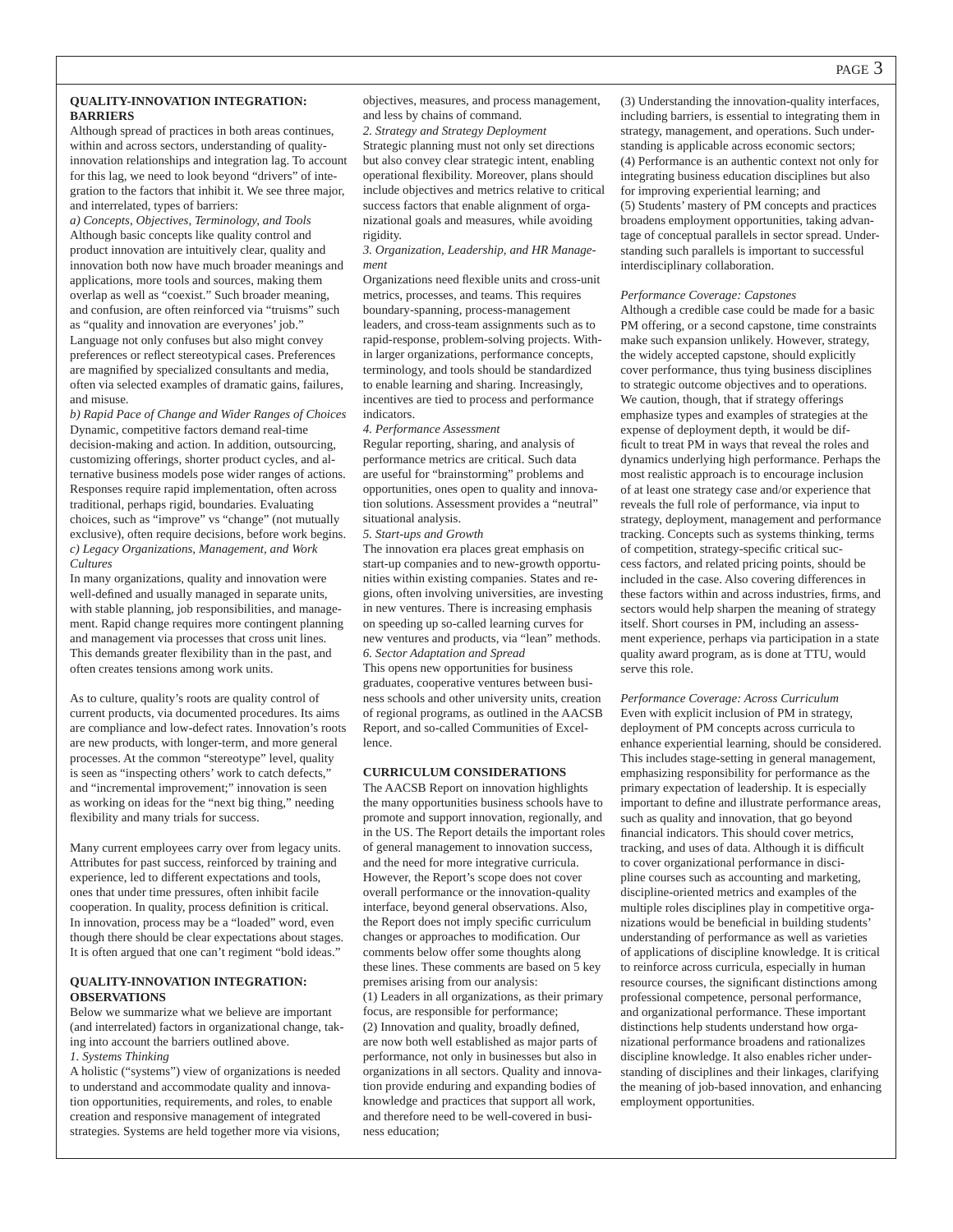## Achieving Performance Excellence in Software and Technology Companies

## Mayberry Lecture by Steven F. Hodlin

Steven Hodlin began his lecture with a brief overview of Blackbaud, noting that Blackbaud serves the needs of non-profit organizations, large and small. Currently, it has more than 30,000 customers, in areas such as education, health, human services, and faith-based. Services include accounting, fund raising, applications hosting, and making payments.

Hodlin pointed out that Blackbaud acquired a company called Target Analytics, integrating it with its other solutions services, that enable customers to learn more about their market demographics. "This now enables us to use client relationship management to capture information for use in analytics. In this space, our competitors are niche players, not offering Blackbaud's breadth of solutions services."

Addressing his lecture's quality theme, Hodlin, sharing personal perspectives based on his extensive experience in diverse industries, said: "I look at the company beyond quality from a systems view- as a business- its strategic planning, leadership, and customer focus. I assess the company through this "lens", identifying the good things it is doing and the opportunities to improve. I focus on processes, because products and services are the outcomes of processes. Good results are the dependent variables. So often, companies build processes that are convenient for them, but provide poor value to customers. We need to understand the customers' expectations and drive these into our organization. This will create a better "value stream," eliminating waste and reducing costs and cycle times. But building capable processes requires us to understand process behaviors. The secret to this is determining what causes processes to behave the way they do, especially variations in outcomes. I use statistical process control to determine process capability, using all the data points." He described this in terms of three basic requirements: process analysis and discovery; process control; and process improvement.

Hodlin explained the need to identify and focus on the variables that have the most effect on output. Critical to success here is process mapping. For example, customers might complain about billing errors. So the billing process needs to be examined in detail, including places where there are hand-offs across different functional groups. "In our process analyses, we not only correct such errors, but also apply the valueadded concept, asking three key process-related questions: (1) Is it a value to the customer?; (2) Does something vary in the process?; and (3) Is the process done right the first time?" Hodlin said if he can't answer "yes" to all three questions, by definition, its non-value-added. "This type of process focus has allowed me to work in many industries---getting around each industry's view that quality methods don't apply because "we are different." Hodlin emphasized that Blackbaud's process work can be described as: Customer Centric, Process Focused, and Data Driven. This requires a culture change—a point he made throughout his lecture.

The changes Hodlin described are reflected in Blackbaud's five Strategic Themes for 2015: Business Growth; Operational Excellence; Quality and Customer Delight; Employee Engagement and Leadership; and Financial Performance. "We're working on changing our culture and integrating into one Blackbaud. Our culture change aims at building loyalty, via a foundation of everyday quality, and building capabilities, and tying it all together via our program and culture. We now meet monthly, examine data from all our business units, and work together as a leadership team."

Hodlin stressed the importance of education and training to Blackbaud's culture-change agenda. "We're tailoring this to the level of all employees via four modules. First, we're teaching management about the whole approach, including Lean, Six Sigma, and process focus, so managers can enable employees. Then our people go through training in Lean, Six Sigma Green Belt, and root cause analysis. The plan here is to have leaders available throughout the company who know how to identify and eliminate errors and waste. My group serves as role model, but now, after only eight months, we already have people and teams implementing our process improvement strategy. That's the basic idea-- we want more and more people able to do this. Critical to this is recognizing what we call the dual functions of work- the daily work itself and the improvement work that should be part of every job. The dual function of work covers everyone in the organization, from the CEO to the most recent hire. These are now our enterprise processes, including planning, product development, sales, delivery, services, support, and account management."

Noting the importance of ongoing evaluation, Hodlin pointed out that "We've done some assessments: we're about a level 2 (on a 5 scale). We want to be at least level 4. We're now looking at our entire software factory, leveraging what we have learned from Capability Maturity Model integrated (CMMi) and Information Technology Infrastructure Library (ITIL) assessments and prioritizing actions. We're also working on sales effectiveness and finance optimization. We're building a center of excellence with people from all functions, business units, and resource groups. Right now, our primary focus is on software development, financial optimization, leadership development, and change management. CMMi is the primary focus in R&D, along with some "pain points" we've learned via our assessments. We're also standardizing our metrics, our risk management, and our requirement acceptance. Our processes leverage off each other and we share lessons learned."

In his overall lecture summary, Hodlin said: "We're trying to build and market our brand-- around Blackbaud Quality. A critical measure in this is our Net Promoter Score (NPS). Every business unit has a goal to improve its NPS." (For those not familiar with NPS, he said that it measures the likelihood of customers recommending Blackbaud's services to others. In simplest terms, NPS is percent promoters minus percent detractors.)

"We're emphasizing leadership development, including open communications, collaboration, building trust, and improving decision-making. We're reinforcing this via 360 degree assessments, workshops, coaching, and other actions."

"Change management is a key priority. This includes clarifying our goals and developing a transition plan with special emphasis on communications, including measuring and monitoring the effectiveness of the changes."

Mr Hodlin ended his lecture with advice regarding achieving organizational excellence: "One size does not fit all--you need to understand the culture of the organization, and build on what works well. You need to adapt the concepts and theories to fit goals, strategies, and culture. Also critical: improvements need to be expressed in the language of management: dollars !!"

## **About Steven Hodlin**

Steven F. Hodlin is senior director of operational excellence for Blackbaud, Inc., a leading provider of software and services to nonprofits. He is responsible for quality and for leading Blackbaud quality initiatives.

Hodlin holds a B.S. in industrial engineering and operations research from the University of Massachusetts, and an M.B.A. from Babson College. He is currently pursuing a Ph.D. in management from Walden University.

Prior to joining Blackbaud in 2014, Hodlin was vice president of performance excellence for Video Gaming Technologies, Inc., (VGT). In that role, Hodlin led all quality and performance activities. VGT was recognized via Baldrigecriteria based quality awards in Oklahoma and Tennessee.

He also served as vice president of business excellence at DST Output. DST Output was a three-time recipient of Industry Week's Top Ten Best Plants in North America. Prior experience includes service as vice president of performance excellence at Boston Financial Data Services.

Hodlin has served as a senior examiner and alumni examiner for the Malcolm Baldrige National Quality Award since 1994. He has also served as a senior judge and examiner trainer, and as a member of the Board of Directors for MassExcellence. Earlier he served in the Maryland Quality Award Program.

Hodlin is certified by ASO as a Software Quality Engineer, Six Sigma Black Belt, Quality Engineer, Reliability Engineer, and Quality Auditor. He has served as a reviewer for ASQ Quality Press since 2004.

*Summary by Curt. W. Reimann*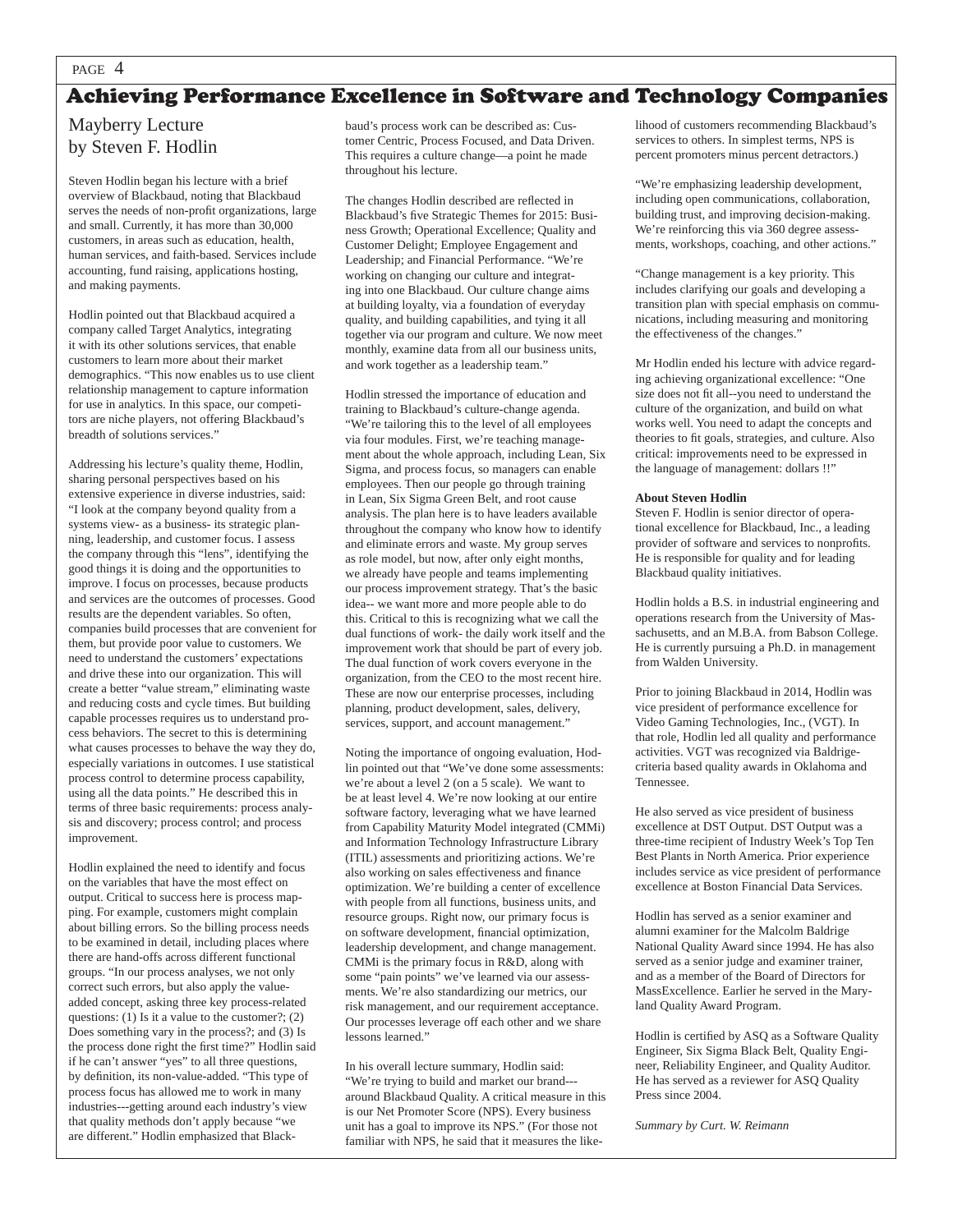## by Brian Nagy

## *Introduction*

I recently read Curt Reimann's article in the Fall 2013 edition of the Mayberry Newsletter. I appreciate all of Reimann's insight and understanding related to the challenges of linking performance management (PM), as it relates to training and fostering of practitioners-to-be, to business education (BE). He inspired me to think what I can do to contribute to the PM cause, both in the classroom and beyond. I write this article considering what can be done beyond the classroom, because that is what I struggled with for the first five years of my seven-year academic career as a professor of management. It is an article based on my experiences while managing capstone projects related to the new venture setting, where resources to collaborate are most often limited.

I am fortunate to have had the opportunity to lead and manage over 150 Senior Capstone Projects at the university where I previously worked, during Fall Semester 2008 through Spring Semester 2015. I struggled with a great majority of the first forty or so senior projects that I facilitated from 2008 through 2013 that were related to new ventures (i.e., infant firms or adolescent firms). I accepted firms as clients based on a number of factors; however, the number one criterion was always that the firm had to be past 'start-up.' These newly started ventures seemed to always be sources of stress, and collectively were a challenge for me to ensure a bridge between PM and BE was forged. Above all "teaching" clients through my students was not natural and not easy.

The management of performance was not the prevailing thought of most of the entrepreneurs and managers leading those forty or so new ventures that made up a significant number of the 2008-2013 Senior Project clients. Most leaders were concerned with day-to-day tasks and responsibilities, and doing things in a "my way" manner in order to commercialize their newly scaled prototypes and creations. Most of these organizational leaders did not have the luxury of forming interdisciplinary teams comprised of managers, due to firm size. Most of these projects left my students, formed and managed in groups of four or five business students, expressing uncertainty why the clients even got involved in the Senior Project program in the first place. In the fall of 2014, I added to my coaching activities of students a lecture related to the management of liabilities and assets of newness, hoping some of the seminal thoughts and concepts of this area in entrepreneurship would funnel through my students to these new venture leaders that seemed, at times, wrapped up in their operations and not open to new strategies and business tactics that could possibly ensure their firms' viability and prosperity. This particular article summarizes the thoughts and ideas I conveyed to my students in the last couple years of

facilitating the Capstone Course, hoping that maybe you can think about your own new ventures, or your consulting clients, and/or your students who are working with firms in the early commercialization stages of development. I hope to convey the importance of what can be done to manage firms that may not have the resources yet to solve problems in a collaborative interdisciplinary manner.

## *Get Legit*

As a new venture seeks to begin and ultimately maintain operations, resources are of paramount importance. Legitimacy is arguably one of the most important resources available to new ventures. In the new venture context, legitimacy is regarded as favorable judgments of acceptance, appropriateness and worthiness made about entrepreneurs and their efforts. Legitimacy is thought to be a gateway or mediator to resources such as capital, employees, and ties to customers that new ventures otherwise would not be able to obtain. Arguably, legitimacy has no specific value and cannot be accounted for directly as a firm asset. Yet, being regarded as a legitimate firm may allow a new venture with limited resources to overcome some of the malevolent stigmas inherently tied to newness, thought to be significantly related to the demise of many new ventures.

The attainment of legitimacy is done through three general methods. First, in a strategic choice sense, firms can demonstrate that they are the "latest and greatest" of the market offerings. We see this method used often in well-known innovative companies like Apple and any firm employing the services of consulting firms like IDEO. Another method is to use isomorphic features and tactics that are proven in the marketplace to attain legitimacy status. This method is based on stakeholders' sentiments related to the old adage, "If it walks like a duck, if it sounds like a duck, and if it acts like a duck, it must be a duck." This method is often used to attain legitimacy by entrepreneurs who understand the institutional norms that need to be engrained in their products and operations. The third method of legitimacy attainment is using socio-political methods to impress stakeholders. Entrepreneurs savvy in political skill and impression management techniques may be well-served using this method.

## *Beyond Legitimacy*

Legitimacy is the most written about and discussed of all the "liabilities of newness." However, other features – or rather, lack thereof – of new ventures can hinder new venture success. Lacking perceived reliability, accountability and availability also poses many significant problems for leaders of new ventures.

Lack of reliability is often a problem as new ventures commercialize their offerings. Reliability is the ability to systematically produce consistent results over a period of time. Inconsistencies in production and service negatively affect stakeholder perceptions. New venture leaders must manage external perceptions of reliability, especially if stakeholders value reliability more than other organiza-

tional characteristics, like innovative features. As you know, given knowledge of product recalls, the auto industry and its critics are particularly in tune with this liability.

Another liability of newness hindering new venture success is lack of accountability. Accountability is the demonstration of the ability to assign responsibility related to operational activities and outputs produced by the new venture that are either in conformance or out of conformance. Highly attentive and friendly customer service and a demonstration of excellence (e.g., ISO certifications) help to combat any thought of lack of accountability. Through detailed documentation and guaranteeing of procedures and practices in the events of nonconformity and customer dissatisfaction, new venture leaders can better assure stakeholders that when inconsistencies and problems arise, they will be remedied. If anyone has bought a pair of shoes from Zappos, you understand the company has completely mitigated this liability of newness.

Lack of availability is yet another hindrance of new venture survival. Lack of availability is the lack of inventoried products, services, and information to be obtained at the times they are requested or required. Again, organizational size and limited financial resources play significant roles in hampering the abilities of new venture leaders to bring products and information to market as the market demands them. The issue of availability is further highlighted when considering that most customers recognize and embrace the importance of just-in-time inventories and instantaneous information.

## *It is not all negative*

I do not want to give the impression I only harp on the negative. A positive side to firm newness exists. Similar to new venture liabilities, the 'assets of newness' are inherent in new ventures. Thankfully, when accentuated and well-managed, these assets of newness aid the leaders of new ventures in their efforts for high levels of performance. These assets are inherent and intangible distinctions and properties of new ventures that may actually create perceptions in the minds of stakeholders that the new venture is a sort of "breath of fresh air," likeable, and flexible. When stakeholders, especially potential customers, view the new venture and its offerings as innovative, newly designed, and sensitive to various progressive societal movements related to technological and societal advancements, they may more often than not consider the new venture as a much needed addition to the marketplace.

## *Accentuate the positive*

Organizational energy is a very important asset to be utilized in the beginning stages of operation. Organizational energy is effected in the minds of stakeholders when they think organizational members are working tirelessly, diligently and happily to ensure the success of the new venture. New ventures are usually populated with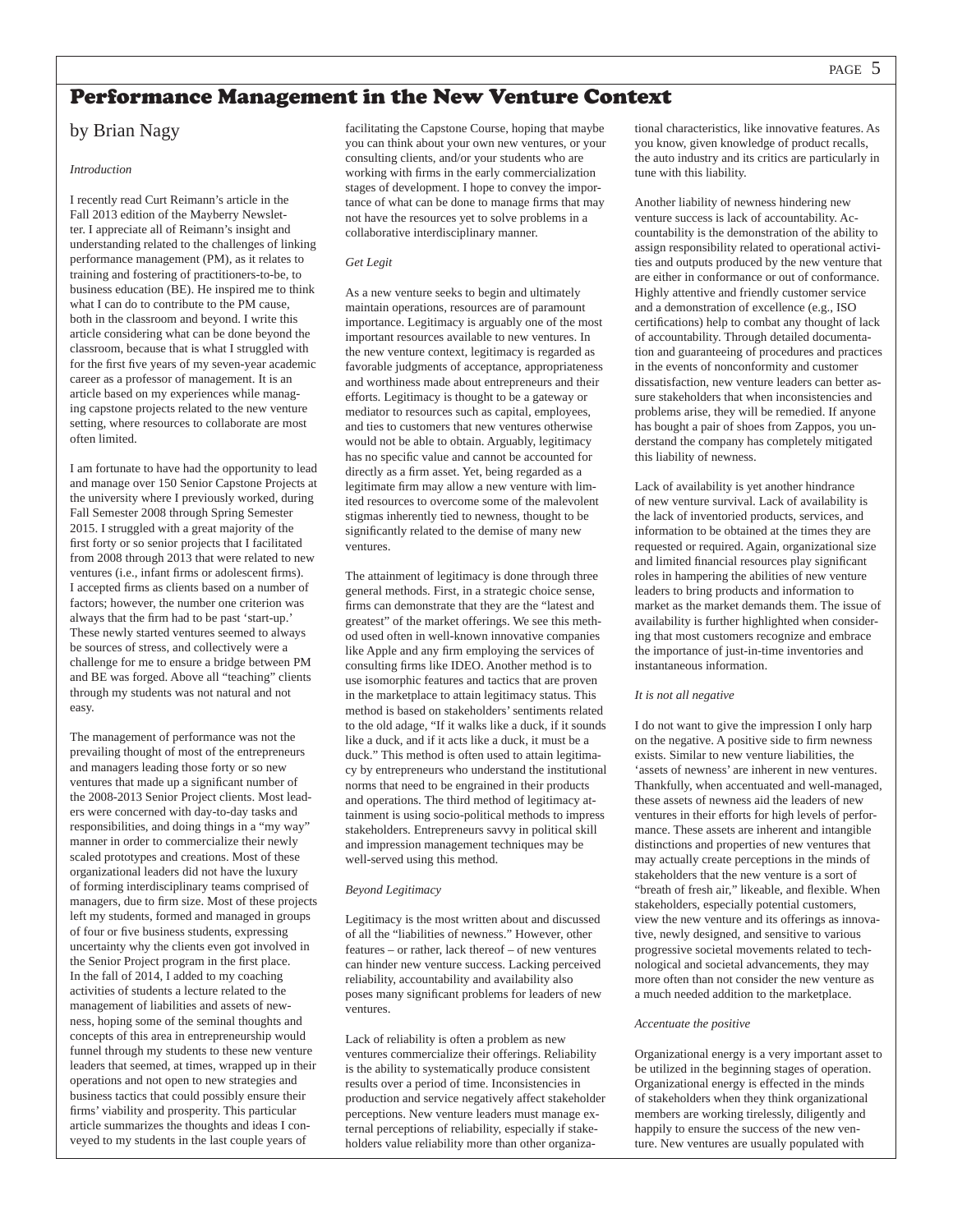employees, managers and leaders that have significant affection for their new workplace. Organizational energy is the manifestation of the passion that organizational members show for a new venture because of its novelty and the challenges of simply being "the new kid on the block." Stakeholders, such as potential customers, suppliers and employees, are often attracted to ventures that fit their personal values, and ventures that fulfill their need for working with and supporting something new. Therefore, organizational energy must be demonstrated. Personally, I cannot stay out of the newest ice cream shop in the local shopping mall if the employees are enthusiastic about the way the ice cream is different than other shops. And I will always consider a return visit to the newest "one off" local restaurant if I am left with the impression that everyone working there is excited about the new dining establishment.

Organizational flexibility is another important asset of newness that aids a new venture's growth. Organizational flexibility exists when unanticipated and unsolicited modifications to products and services appear to the customer as commonplace and no big hindrance. These tactics and behaviors can actually become competitive advantages in firms that operate in highly dynamic environments where the marketplace

and customer sentiments quickly change. In older and more established firms, an inverse relationship between flexibility and age usually exists due to firm rigidity. Infant and adolescent firms will likely attract and retain stakeholders when new venture leaders and their employees attempt to meet the individual needs and desires of customers for adaptations and customizations.

## *Conclusion*

After reading Curt Reimann's article in the Fall 2013 issue of the Mayberry Newsletter, I now have a better understanding of the importance of collaborating in the classroom, across disciplines, and across colleges at the University to highlight the importance of performance management. I hope this supplement to his thoughts provides you with some understanding related to what to consider when working with students, colleagues, and those you consult who are interested in problem solving in a context where resources are limited and collaboration among employees may not be feasible. By minimizing the malevolent characteristics of newness, while working to maximize the benevolent characteristics of newness, new ventures may be able to achieve high levels of performance; but, only after the recognition of the importance of these organizational characteristics.



 \* Brian Nagy is a faculty member in the Department of Decision Sciences and Management in the College of Business. His teaching and research interests are in the areas of strategy and startups.

## Thanks to Mayberry Graduate Assistants 1997-2016

Graduate assistants have played major roles in activities of the Mayberry Center. They have also served with distinction on the Board of Examiners of the Tennessee Center for Performance Excellence.

Brian Bowman Nick Brown Joe Chappell Dan Cooper Stephen Flatt Justin Higdon Tyler Hodge Jonathan Huddleston Cass Larson Brad Leimer Ryan Lisa Cody McKinney

Troy McNatt Chad Meador Anna Mote Brent Palk Sandra Robbins Matt Roberts Jay Rudwall Aasma Shrestha Josh Simer Ryan Swor Dylan Vantine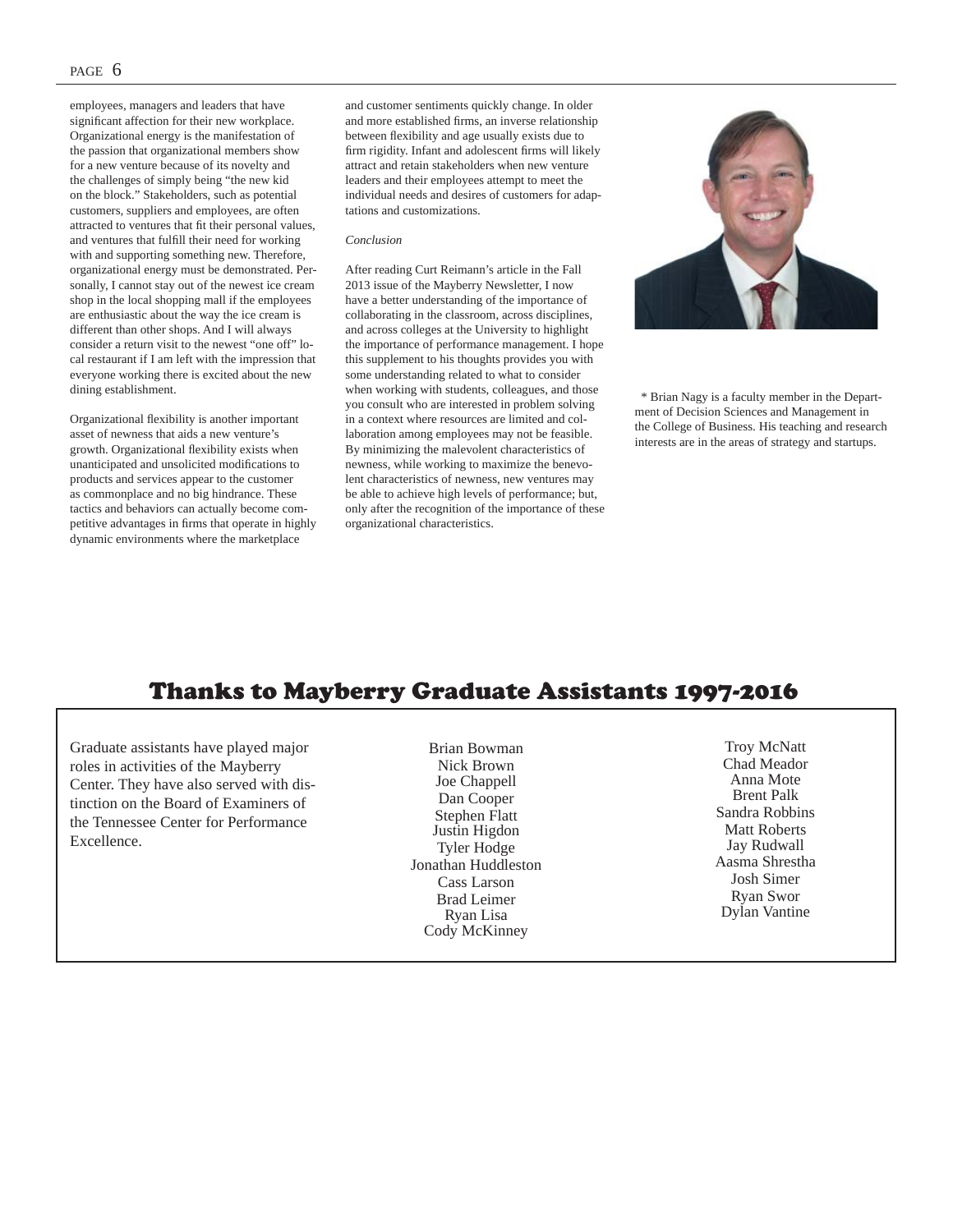## Activities and Accomplishments 2015-2016

The following are the highlights of the activities and accomplishments of the Mayberry Chair of Excellence for 2015-2016

## *Curt Reimann –Chair holder, the Mayberry Chair of Excellence*

Served on NIST Standards Alumni Association Committees for Distinguished Alumni Selection, Program, and Orientation of new NIST employees.

Renewed as Contractor and advisor to NIST's Manufacturing Extension Partnership (MEP) Program in areas of Center evaluation and research.

Participant in the TTU iCube project on Building 21st Century Manufacturing Talent.

• Planned and organized (with Dr. Natarajan) the Mayberry Lecture, "Performance Excellence in Healthcare" by Dr. Don Lighter MD, MBA, March 17, 2016 • "The Role of Integrating Contexts in Business Education," Working Paper (with Dr. Natarajan)

*Ramachandran Natarajan – Mayberry Professor of Management*

## • Publications

"Comparative Performance of Banks in India, World Finance and Banking Symposium, (with Ravi Jain) Hanoi, Vietnam, December 17-18, 2015 Published in conference proceedings. He also served as a discussant for a paper in the same conference "Relationship between Operational Efficiency and Financial Performance of Indian Banks," (with Ravi Jain, and Bhinmaraya Metri). 46th National Annual Meeting of the Decision Sciences Institute (DSI), November 21-24, 2015 Published in the conference proceedings. "Efficiency of Airlines in India," (with Ravi Jain), Invited chapter in Best Thinking in Business Analytics, Edited by Merrill Warkentin, pages 91-110. A Pearson/FT and DSI Publication, 2015.

• Organized and participated in the workshop on Assurance of learning at ISDSI (Indian Subcontinent Region of Decision Sciences Institute), Goa, India, January 2016.

Planned and organized the Lunch and Learn workshop on Remote Proctoring Tools and Advisement Tools, Fall 2015.

Serves as the Associate Dean and AACSB accreditation coordinator of the College of Business. Serves on several committees in the College. He chairs a TTU compliance committee for Southern Association of Colleges and Schools (SACS) accreditation reaffirmation.

Served on the team that organized the symposium "Global Issues in Healthcare" for the 2016 Window on the World international festival, April 8, 2016. Physicians from Cookeville and Faculty from TTU's Whitson-Hester School of Nursing served as panelists.

Served as the VP of Beta Gamma Sigma, assisting in organizing the induction ceremony and the banquet.

Serves as VP for Planning for the Indian Subcontinent Region of Decision Sciences Institute.

Serves on the Boards of the Upper Cumberland Chapter of APICS and the Tennessee Rehabilitation Center.

*Anna Mote - Mayberry Graduate Assistant*

Served on the 2015 Board of Examiners of the Tennessee Center for Performance Excellence (TNCPE). In April 2015, she attended the Quest for Excellence conference in Washington D.C



COB Students enjoying a light moment with Dean Thomas Payne.